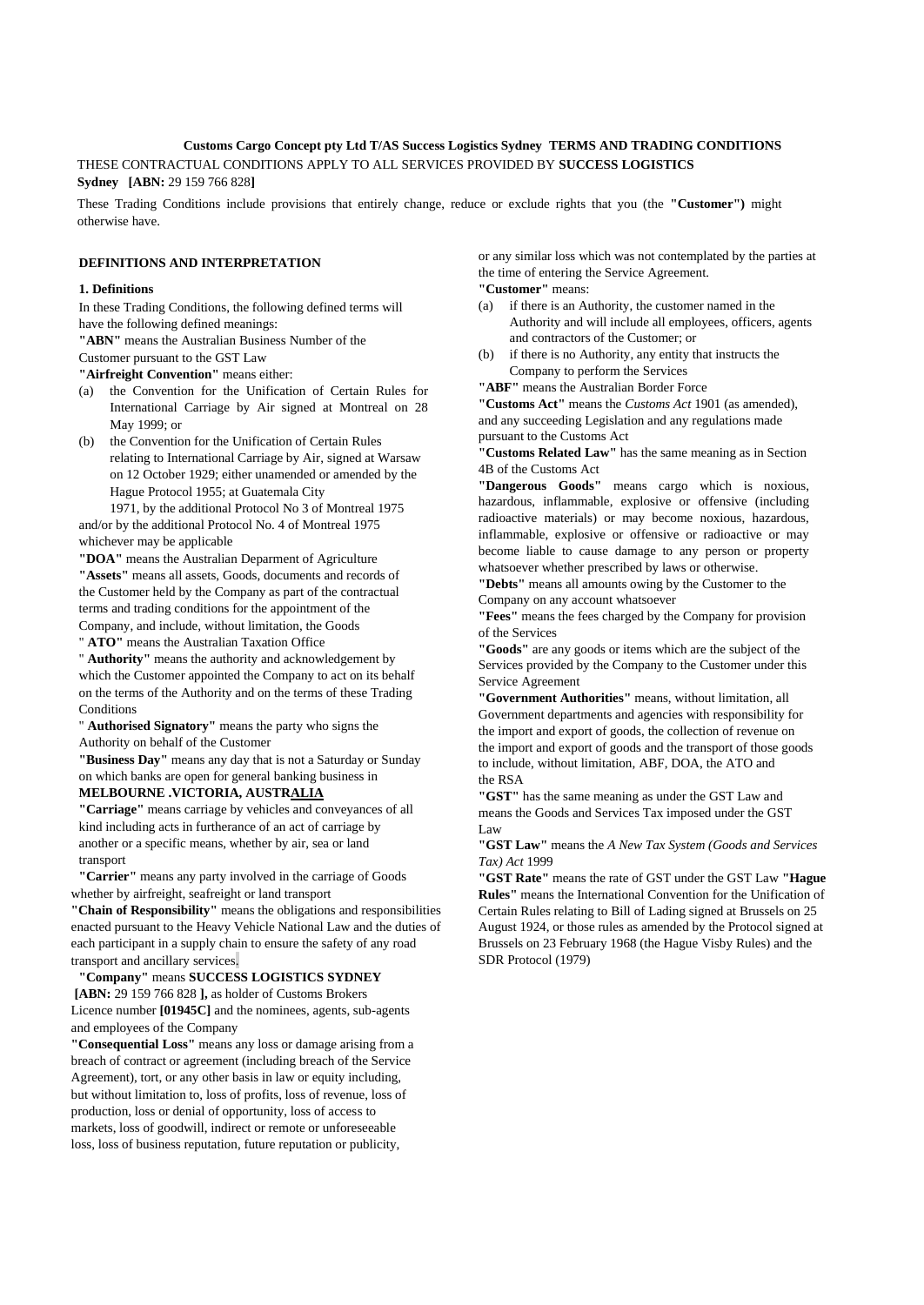## **"Input Tax Credit", "Supply", "Taxable Supply", "Tax Invoice"** means the same as in the GST Law

**"Laws"** means any laws, regulations or guidelines of the Commonwealth of Australia, any of the States, Territories or Municipalities of Australia, or of any country from which, through which or into which the Goods are carried including, without limitation:

- (a) the Customs Act;
- (b) all laws relating to Chain of Responsibility;
- (c) Transport Security Legislation;
- (d) the *Corporations Act* 2001 (Cth);
- (e) the OHS Laws;
- (f) the *Trade Practices Act* 1974 (Cth);
- (g) laws relating to the safety of vehicles and the driving of those vehicles as apply in each state;
- (h) the laws or policies relating to the carriage, storage, packing, consigning and handling of Dangerous Goods including, without limitation, the Australian Code for the Transport of Dangerous Goods by Road and Rail as published by the Department of Infrastructure, Transport, Regional Development and Local Government and any associated policies relating to Dangerous Goods from time to time;
- (i) all laws administered by DOA including the *Quarantine Act* 1908 (Cth), *Export Control Act* 1982 (Cth), *Imported Food Control Act* 1992 (Cth); and
- (j) the *National Greenhouse and Energy Reporting* Act 2007  $(Ch)$ .

including, without limitation all regulations, ordinances and directions made pursuant to the Laws and any successor Laws **"Personal Property Securities Act"** means the act or acts and regulations that is, or are, enacted following the passing of the *Personal Property Securities Bill* 2009 or any State or Federal bills containing the words "Personal Property Securities", or similar words of the same effect, in their title.

**"OHS Laws"** means any occupational health and safety legislation, regulations or guidelines, codes of conduct or policies of the Commonwealth of Australia or any of the States, Territories or Municipalities of Australia. **"Privacy Laws"** means the *Privacy Act* 1998 (Cth), all

associated regulations or guidelines, and any other associated or relevant State or national privacy legislation, regulations or guidelines

**"Reporting Obligations"** means the obligations of the Company to report the arrival, carriage and movement of goods pursuant to the Customs Act or any Customs Related Law or as required by any Government Authorities

**"Related Body Corporate"** has the same meaning as under the *Corporations Act* 2001 (Cth)

**"RSA"** means those State and Commonwealth Government Authorities in Australia responsible for road safety and the laws governing the carriage of Goods by road " **Service Agreement"** means:

- (a) these Trading Conditions;
- (b) the Authority;

(c) any customer credit application with the Company; and (d) any fee quotation estimate or agreement

as amended from time to time, regardless of whether the Customer is given notice of any amendment.

**"Services"** means any performance of work by the Company for the Customer in anyway connected with the Goods

including, without limitation:

(a) making any reports, entries and declarations required by

any Government Authorities;

- (b) quoting the ABN as may be required under the GST Law;
- (c) providing all necessary information and complete all necessary documentation and reports for the purposes of any Government Authorities; and
- (d) entering into contracts with Sub-contractors on behalf of the Customer to enable the Carriage, import, export, storage or transportation of the Goods.

**"Sub-contractor"** means any third party appointed by the Company to assist in the provision of the Services

**"Transport Security Legislation"** means:

- (a) the *Aviation Transport Security Act* 2004 (Cth); and
- (b) the *Maritime Transport and Offshore Facilities Security Act* 2003 (Cth)

**"Vessel"** means any vessel, vehicle or aircraft used to effect Carriage of the Goods, whether by sea, land or air.

#### **2. Interpretation**

- 2.1 These Trading Conditions and any collateral agreements made by the Company with the Customer wherever made shall be governed and construed according to the laws of **New South Wales, AUSTRALIA** and shall be subject to the exclusive jurisdiction of the courts of **New South Wales, AUSTRALIA** and those courts which can hear appeals from those courts.
- 2.2 If these Trading Conditions are held to be subject to the laws of any jurisdiction other than the State/Territory of **New South Wales, AUSTRALIA** then these conditions shall continue to apply and shall be void only to the extent that they are inconsistent with or repugnant to those laws and no further.
- 2.3 All the rights, immunities and limitations of liability contained herein shall continue to have their full force and effect in all the circumstances notwithstanding any breach of any term or condition hereof or any collateral agreement by the Company and notwithstanding that the Services have been provided, the Goods delivered as directed by the Customer or the Authority having expired or been terminated.
- 2.4 Unless written notification to the contrary is given by the Customer to the Company at or prior to entering into these Trading Conditions, the Customer expressly warrants and represents that all or any Services to be supplied by the Company and acquired by the Customer pursuant to this Service Agreement are so supplied and acquired for the purposes of a business, trade, profession or occupation carried on or engaged in by the Customer.
- 2.5 In the interpretation of these Trading Conditions the singular includes the plural and vice versa, and words importing corporations mean and include natural persons and vice versa.
- 2.6 No agent or employee of the Company has the authority to waive or vary these Trading Conditions unless the Company approves such waiver or variation in writing. Any forbearance by the Company in enforcing the Trading Conditions does not constitute a waiver. If the Company waivers a breach of a Trading Condition, the waiver doers not operate as a waiver of another breach of the same or any other Trading Condition or as a continuing waiver.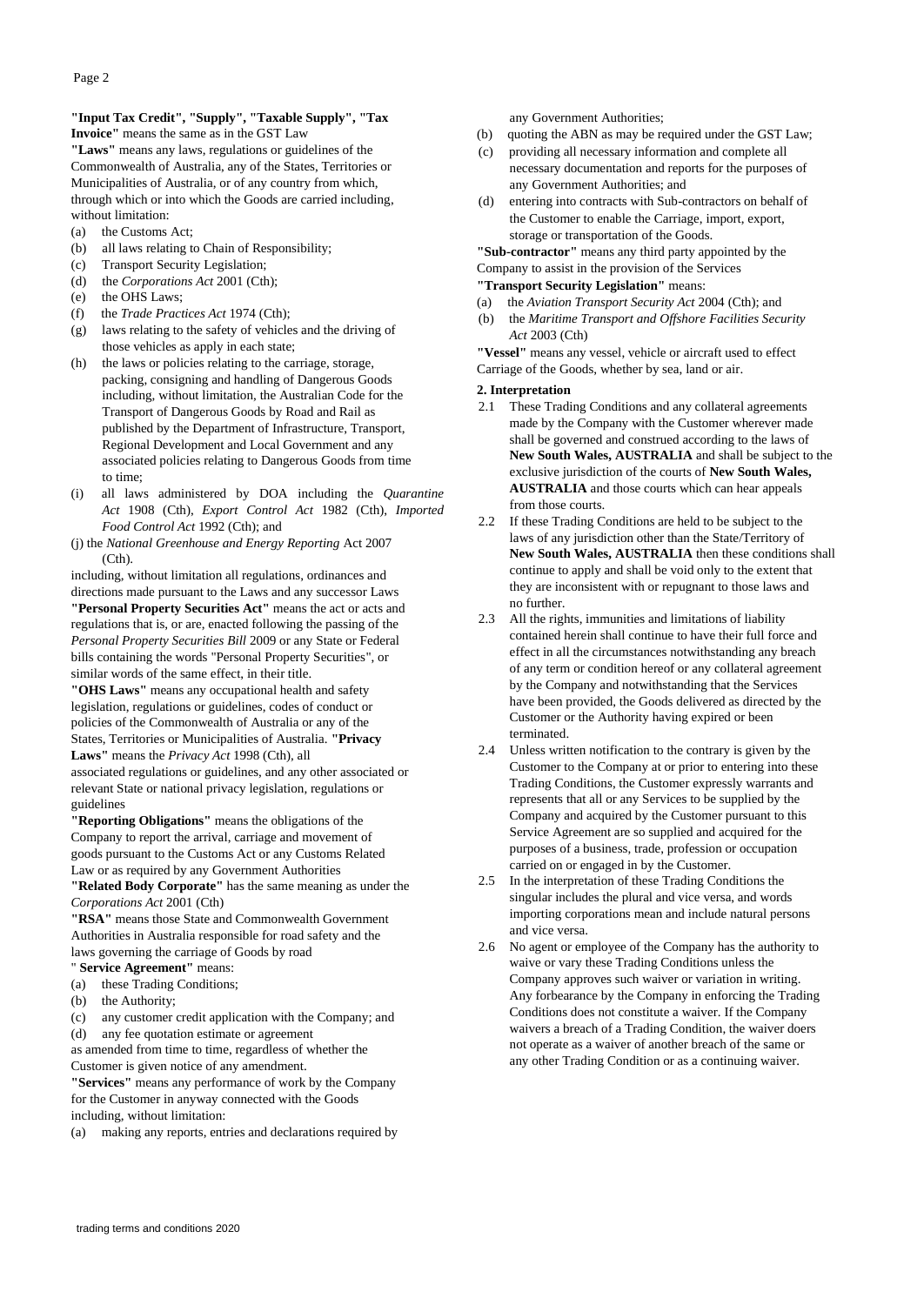- 2.7 The Customer must not assign the Customer's rights or transfer the Customer's obligations under the Service Agreement without the Company's prior written consent. The Company may assign the Company's rights and obligation under the Service Agreement without the Customer's consent.
- 2.8 Where any provision (or part thereof) of these Trading Conditions is held to be illegal or unenforceable, it may be severed and shall in no way affect or prejudice the enforceability of any other term or condition herein.
- 2.9 Where there is an inconsistency between the terms and conditions of the Service Agreement, the relevant documents shall be construed in the following descending order of priority:
	- (a) these Trading Conditions;
	- (b) the Authority;
	- (c) any customer credit application;
	- (d) any fee quotation estimate or agreement
- 2.10 Reference to any Laws or to any section or provision of any Laws includes any statutory modifications, reenactments, substitutions or replacements thereof and all Laws issued there under.
- 2.11 Reference to any Convention or any Article of any Convention includes any modifications, substitutions or replacements thereof.
- 2.12 References to clauses are references to clauses in these Trading Conditions.
- 2.13 Headings have no effect on interpretation of the Trading Conditions.

## **TRADING CONDITIONS**

#### **3. Nature of Services**

- 3.1 The Company carries on business as a customs broker and forwarding agent. All Services provided by the Company are governed solely by these Trading Conditions which, shall prevail over the Customer's terms and conditions and any terms and conditions contained in any transport document including any bill of lading, waybill or consignment note except to the extent provided for in these Trading Conditions. The Company is not a common carrier and will accept no liability as such. The Company may refuse at its sole and absolute discretion to accept any Goods for Carriage without assigning any reason.
- 3.2 No modification amendments or other variation of the Trading Conditions shall be valid and binding on the Company unless made in writing and duly executed by and on behalf of the Company.
- 3.3 The Company acknowledges that where, terms of Carriage are limited pursuant to Convention, statute, law, bill of lading or airway bill, and the transport of the goods extends or requires transport outside and beyond the terms provided for in that Convention, statute, law, bill of lading or airway bill then the Customer may be required to enter into a further contractual agreement with the forwarder or carrier regarding that portion of transport in order to limit liability on behalf of the forwarder or carrier, or where the transport was unforseen, the limitation of liability provisions in place for the foreseen transport will extend to the unforeseen transport, even where that liability provision does not envision transport of that kind.

#### **4. Acceptance of Trading Conditions**

The Authorised Signatory acknowledges and agrees that it has

received the Trading Conditions, understands the Trading Conditions and by either signing the Authority or instructing the Company to perform the Services, the Customer will be bound by the Trading Conditions.

## **5. Communications with the Company**

- 5.1 Wherever it is necessary, for the purpose of these Trading Conditions or any other purpose whatever, for instructions to be given to the Company, such instructions will be valid only if given in writing, acknowledged by the Company in writing and given in sufficient time in all the circumstances for the Company reasonably to be able to adopt the instructions. Standing or general instructions, or instructions given late, even if received by the Company without comment, shall not be binding upon the Company. If the Company adopts standing or general instructions, or instructions given late, for one of more transaction for the Customer or any other party, that does not in any way affect the validity of those instructions in relation to any future transaction. No attempt by the Company to adopt late instructions will constitute an acceptance by the Company or affect the validity of those instructions.
- 5.2 Notwithstanding any prior dealings between the Company and the Customer or any rule of law or equity or provision of any statute or regulation to the contrary, or any contracts, documents and other matter (including cash, cheques, bank drafts and other remittances) sent to the Company through the post shall be deemed not to have been received by the Company unless and until they are actually delivered to the Company at its office address or placed in the Company's post office box, if so addressed.

## **6. Ability to Appoint Agents, Sub-contractors and Third Parties**

6.1 The Company reserves complete freedom to decide the manner or procedure to be adopted for any or all of the various acts that will be necessary for the completion of the Services. That discretion will be varied only by instructions delivered by the Customer to the Company in writing and acknowledged by the Company in writing in sufficient time before the performance of any service to reasonably allow the Company to adopt the manner of performing the service required by the special instructions. **THE COMPANY SHALL HAVE NO LIABILITY OR RESPONSIBILITY BY VIRTUE OF THE FACT THAT THERE MAY BE A CHANGE IN THE RATES OF DUTY, WHARFAGE, FREIGHT, RAILAGE OR CARTAGE, OR ANY OTHER TARIFF BEFORE OR AFTER THE PERFORMANCE BY THE COMPANY OR ANY ACT INVOLVING A LESS FAVOURABLE RATE OR TARIFF, OR BY VIRTUE OF THE FACT THAT A SAVING MAY HAVE BEEN EFFECTED IN SOME OTHER WAY HAD ANY ACT BEEN PERFORMED AT A DIFFERENT TIME AND WHETHER ITS PERFORMANCE OF ANY OF THE ACTS AFORESAID IS DELAYED OR PRECIPITATED THROUGH THE NEGLIGENCE**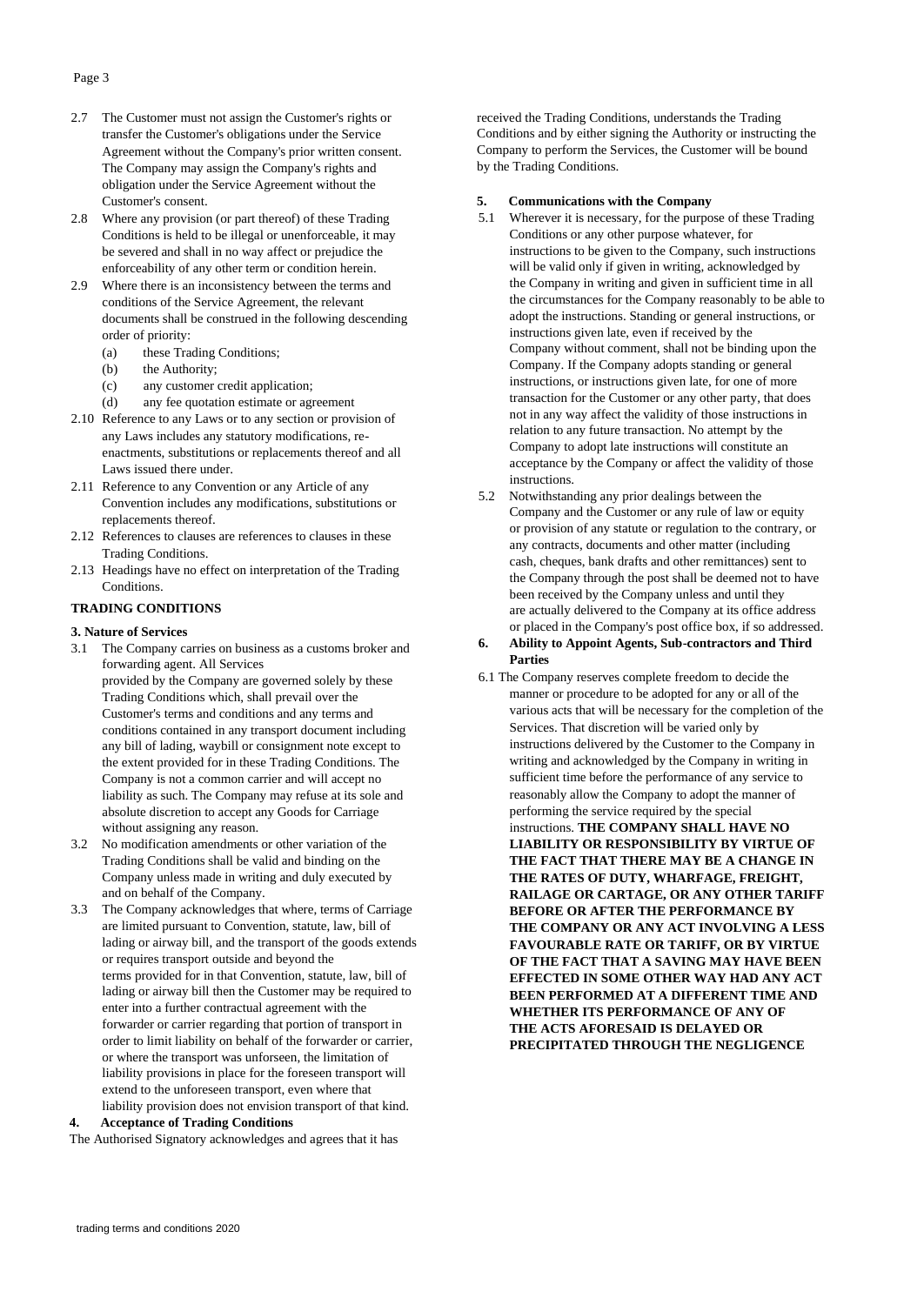## **OF THE COMPANY OR ITS SERVANTS OR AGENTS OR HOWEVER CAUSED.**

6.2 Subject to, and in accordance with, these Trading Conditions, the Company agrees and the Customer hereby employs and authorises the Company as agent for the Customer to contract either in its own name as principal or as agent for the Customer with any Sub- contractor for the Carriage, movement, transport or storage of the Goods or for the performance of all or any part of the Services pursuant to or ancillary to these Trading Conditions. Any such contract may be made upon the terms of contract used by the Sub-contractor with whom the Company may contract for the Services and may be made upon the terms and subject to the conditions of any special contract which the Sub-

contractor may in any particular case require, including in every case any term that the Sub-contractor may employ any person, firm or company for performance of the Services so contracted for.

- 6.3 Any term in these Trading Conditions which limits the Company's liability will also extend and apply to any Sub-contractor, agent or nominee. For the purpose of this **subclause 6.3,** the Company is deemed to be acting as agent or trustee for the Company's agents, employees, nominees and Sub-contractors and each of those persons shall be deemed to be a party to these Trading Conditions.
- 6.4 The Customer undertakes that no claim or allegation will be made, whether by the Customer or any other person, against the Company's agents, employees or Subcontractors and if such claim or allegation is made for the consequence thereof. It is agreed that this release and indemnity operate irrespective of how the claim or allegation arises including negligence or out of events which may constitute a fundamental breach of contract or a breach of a fundamental term of a contract.

#### **7. Payment, Recovery of Fees and GST**

- 7.1 The Company is entitled to retain and be paid all brokerages, commissions, allowances and other remunerations customarily retained by or paid to shipping and forwarding agents and (where the Company accepts specific instructions under **clause 11** to effect insurance) insurance broker whether declared or otherwise and no such brokerage, commission or allowance or other remuneration shall be payable or allowable to the Customer or its principal (if any). The Company may charge by weight, measurement or value and may at any time reweigh, remeasure or revalue the Goods (or request same) and charge additional fees accordingly.
- 7.2 Quotations as to Fees and other charges are given on the basis of immediate acceptance and subject to the right of withdrawal or revision by the Company. Quotations are valid only for the specified weight and volume ranges quoted and for the designated services and standard of services quoted. If any changes occur in the rates of freight, insurance premiums, warehousing, statutory fees or any other charges applicable to the Goods, quotation and charges are subject to revision accordingly with or without notice to the Customer.
- 7.3 The Company shall under no circumstances be precluded from raising a debit in respect of any fee or disbursements lawfully due to it, notwithstanding that a previous debit or debits (whether excluding or partly including the items now sought to be charged) had been raised and whether

or not any notice was given that further debits were to follow.

- 7.4 This **subclause 7.4** applies if the Company is or may become liable to pay GST in relation to any Supply under these Trading Conditions.
	- (a) Unless otherwise stated, all charges quoted are exclusive of the GST imposed under the GST Law.
	- (b) The Customer shall be responsible for payment of any GST liability in respect of the Services as provided by the Company or by third parties or Sub-contractors which shall be payable at the same time as the GST-exclusive consideration.
	- (c) The Customer must also pay GST on the Taxable Supply to the Company, calculated by multiplying the GST exclusive consideration by the GST Rate.
	- (d) GST shall be payable by the Customer without any deduction or set-off for any other amount at the same time as the GST exclusive consideration is payable.
	- (e) The Company agrees to provide the Customer with a Tax Invoice to enable the Customer to claim Input Tax Credit.
	- (f) If the Customer defaults in the payment on the due date of any amount payable under **subclause 7.4(b)** then without prejudice to any other remedies of the Company and upon demand by the Company, the Customer shall pay to the Company an amount equal to the amount of any damages or interest or additional GST that may become payable by the Company due to the default of the Customer.
- 7.5 All amounts due to the Company in Australia are payable in Australian dollars. The Company is entitled to charge a currency conversion premium when converting receivables into Australian currency.
- 7.6 The Customer agrees that the Fees will be paid within **PRESCRIBED** days of the date of an invoice statement.
- 7.7 If any amounts payable or due under any agreement between the Company and the Customer (including, without limitation, amounts payable pursuant to **subclause 9.1** or fees payable for Services provided by the Company) are not made within seven days of the due date, the Customer will be in default and without limiting any other rights of the Company, the Customer shall pay to the Company, by way of liquidated damages, interest to be calculated in accordance with the **WESTPAC BANK,** business overdraft reference rate on the amount outstanding calculated from the due date until payment is made in full. The Company may take any legal proceedings to recover amounts owing pursuant to these Trading Conditions.
- 7.8 The Company reserves the right to offset any amounts receivable from the Customer against any amounts payable to that Customer or any company affiliated with the Customer or any Related Body Corporate of the Customer. This right exists irrespective of the date the liability has been created or debt incurred with the Company.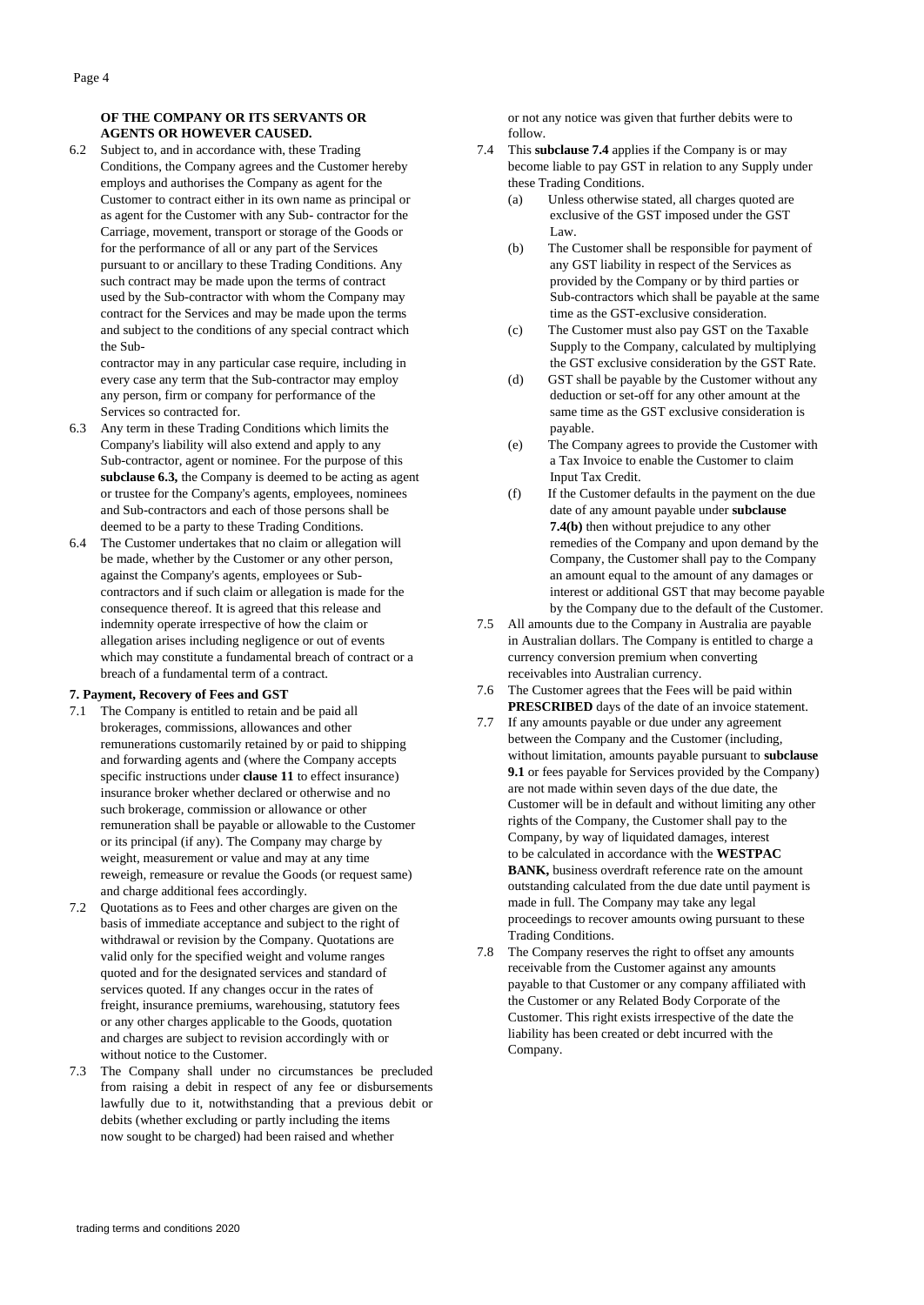- 7.9 The Company, its servants or agents shall have a special and general lien on the Assets and a right to sell the Assets whether by public or private sale or auction without notice, for Fees, freight, demurrage, detention charges, duty, fines, penalties, salvage, average of any kind whatsoever and without limitation and for any and all Debts, charges, expenses or other sums due and owing by the Customer or the Customer's principals, servants or agents. In addition, the lien shall cover the costs and expenses of exercising the lien including without limitation, the costs of sale and reasonable legal fees. The lien and rights granted by this **subclause 7.9** shall survive delivery of the Assets and the Company shall be entitled to retain the proceeds of sale of the Assets in respect of any outstanding amounts referred to in this clause. The Company sells or otherwise disposes of such Assets pursuant to **subclause 7.9** as principal and not as agent and is not the trustee of the power of sale.
- 7.10 Without limiting the generality of **subclause 7.9,** the Customer acknowledges that the Company shall have a 9.1 security interest which attaches over any Assets which are the subject of the Services and in the Company's possession. The Customer acknowledges and consents to the registration and perfection of the interest set out this **subclause 7.10** for the purposes of the act or acts and regulations that is, or are, enacted following the passing of the Personal Property Securities Act.

## **8. Warranties by the Customer**

- 8.1 The Customer (on behalf of itself, the consignor and the consignee) warrants to the Company that:
	- (a) It is either the owner of the Goods, or the authorised agent of the owner of the Goods with authority to bind the owner to act or otherwise have authority to arrange the Services under the Agreement;
	- (b) it will provide all documents, information and assistance required by the Company to comply with the requirements of the Government Authorities in an accurate and timely fashion as required by those Government Authorities;
	- (c) it will retain all documents or records in the manner required by the Government Authorities;
	- (d) it will observe all requirements of any Government Authorities;
	- (e) it will maintain as confidential the terms of the Authority and these Trading Conditions;
	- (f) it has complied with all Laws and regulations of any Government Authorities relating to the nature, condition, packaging, handling, storage and Carriage of the Goods including all Laws prescribed by the RSA;
	- (g) the Goods are packed to withstand ordinary risks of handling storage and Carriage, having regard to their nature;
	- (h) the Goods are not Dangerous Goods;
	- (i) the Goods and their Carriage do not contravene any Laws;
	- (j) it will comply at all times with all Privacy

## Laws in

relation to this Service Agreement, the Goods and the Services at all times and will notify the Company of any issues or requirements under such laws in relation to this Service Agreement, the Goods or Services of which the company should be aware; and (k) it will comply at all times with all OHS Laws in relation to this Service Agreement, the Goods and the Services, and will notify the Company of any issues or requirements under such laws in relation to this Service Agreement, the Goods or the Services of which the Company should be aware, or which may affect the Company's ability to comply either with the OHS Laws.

- (k) The Customer warrants that any gross verified container weight declaration provided to the Company is timely, compliant and accurate and has been calculated in accordance with an approved method and the Customer will indemnify the Company against all loss, damages and expenses arising from a failure to supply a timely, compliant and accurate VGM in accordance with the requirements of Navigation Act 2012, including but not limited to the requirements of Marine Order 32 and Marine Order 42.
- (l) The Customer warrants that it will ensure, so far as is reasonably practicable, the safety of any road transport performed for or on behalf of the Customer and that it will meet its obligations under the Heavy Vehicle National Law Chain of Responsibility provisions where the Customer is acting as a consignor or consignee or loader or packer of Goods.
- (m) The Customer warrants that any Goods that are delivered to the Company or that are to be directly received by the Company are secured for road transport in accordance with the Load Restraint Guide
- (n) The Company is committed to taking all reasonable steps, so far as are reasonably practicable, to ensure that any carriage of goods by road performed as part of the Services is performed safely and in accordance with the Heavy Vehicle National Law and Chain of Responsibility provisions it contains. The Company will not comply with any directive or instruction by the Customer that might have the effect of contributing to a breach of the Heavy Vehicle National Law or preventing the Company from taking all steps which it considers to be reasonably necessary to ensure the safety of the transport activities in accordance with the Heavy Vehicle National  $\Gamma$ aw
- (o) In the event of a breach of Chain of Responsibility provisions by the Customer, the Company may refuse to comply with a Customer direction or Instruction or cease the provision of further services to the Customer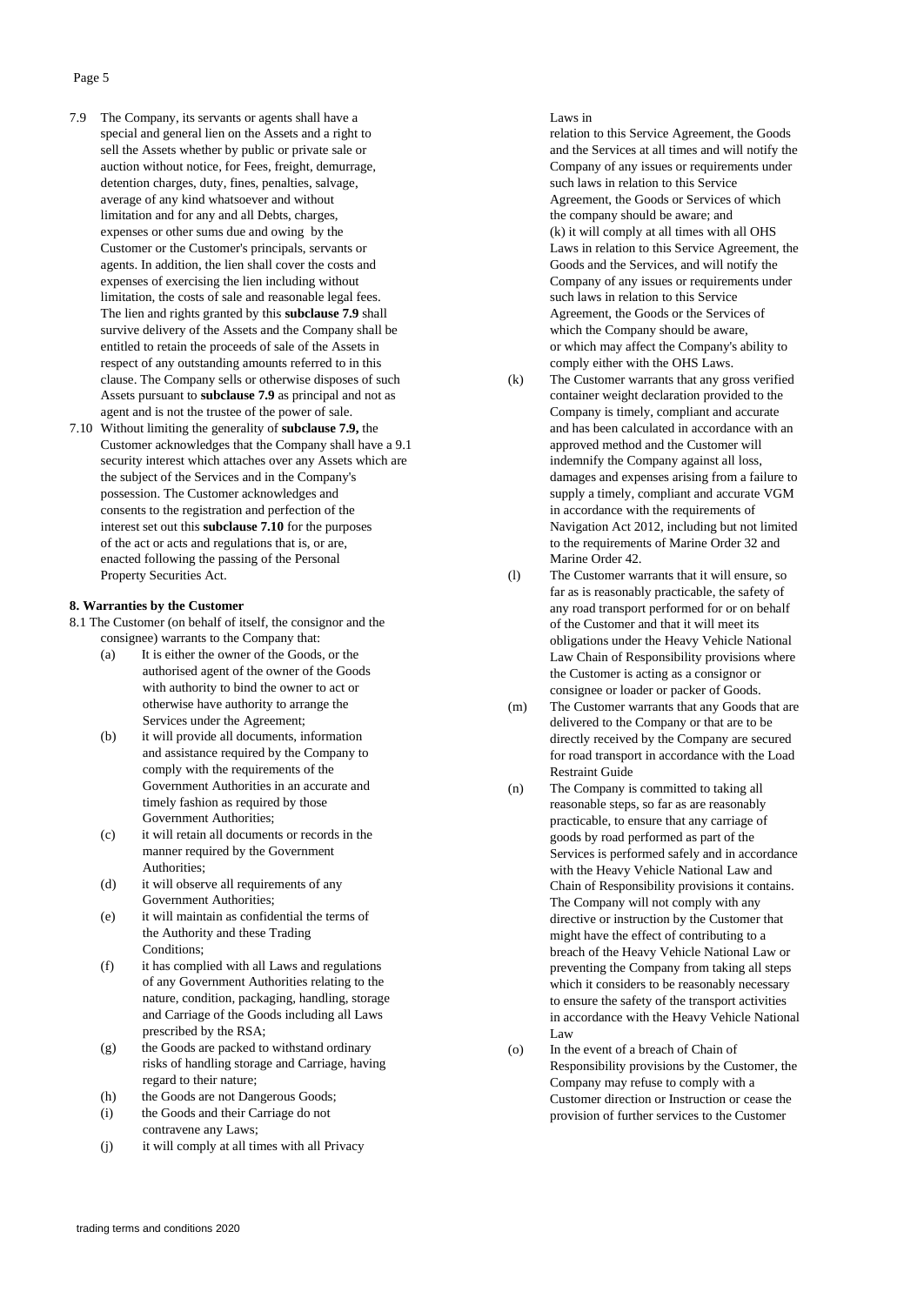The Customer acknowledges that a breach or failure to observe all or any of the warranties in **subclause 8.1** could lead to penalties or damages to the Customer and also to the Company and the Customer agrees to provide the indemnity to the Company on account of such penalties or damages pursuant to **clause 9.**

#### **9.Indemnity by the Customer**

9.1 Without limiting the effect of these Trading Conditions, the Customer agrees to indemnify and keep indemnified the Company for:

- (a) any loss or damage directly or indirectly caused by the Goods or by breach of these Trading Conditions by the Customer;
- (b) amounts of customs duty, GST and other payments made to Government Authorities by the Company on behalf of the Customer;
- (c) any penalties payable by the Company (whether pursuant to a court order or pursuant to an Infringement Notice) due to the Customer:
	- (1) providing information that is incorrect or misleading;
	- (2) omitting to provide material information required to the Government Authorities;
	- (3) providing information in a manner which does not enable the Company to comply with the requirements of the Government Authorities for reporting in prescribed periods; and/or
	- (4) failing to provide information or documentation requested by the Company;
- (d) penalties associated with the failure by the Customer to maintain or provide its documents or records in the manner and at the time contemplated by the Government Authorities;
- (e) penalties associated with providing misleading or deceptive information regarding the status of Goods, whether pursuant to the *Trade Practices* Act 1974 (Cth) or other legislation;
- (f) penalties imposed by any RSA for any breach of the Laws governing to the Carriage of goods by road;
- (g) damages payable by the Company from the failure of the Customer to return any container or transport equipment involved in Carriage in the time required by the contract between the Company and the supplier or owner of that container or other transport equipment;
- (h) demurrage or other charge for detention or failure to return items provided by the Company pursuant to contracts with other parties;
- (i) liabilities or costs incurred by the Company on behalf of the Customer associated with the Services including, without limitation, amounts paid to carriers of goods for the Carriage of Goods or cleaning of containers (whether Sub- Contractors or otherwise and amounts incurred by the Company in exercising its rights pursuant to these Trading Conditions);
- (j) damages payable by the Company arising from or contributed to by errors or misrepresentations by the Customer;
- (k) losses or damage incurred by the Company due to a breach by the Customer of any of the warranties

## in **subclause 8.1;**

- (l) all expenses directly or indirectly incurred arising out of or in connection with the entry of an officer of any Government Authorities or other authorised person on the premises of the Company for the purpose of exercising any powers pursuant to the requirements of any Government Authorities and/or inspecting, examining, making copies of, taking extracts of documents on the premises to the extent that the exercise of the powers is related to the Services;
- (m) any customs duty, GST or other charge assessed against the Company in relation to the Goods or Services;
- (n) any charges levied by Government Authorities for examination and treatment of the Goods;
- (o) any costs or charges incurred by the Company pursuant to **subclause 20.4, 20.5 and 20.6;** and
- (p) any costs or charges incurred in recovering any amounts payable to the Company (including, without limitation, costs of legal proceedings).
- 9.2 The Customer agrees to pay any amounts claimed pursuant to the indemnity in **subclause 9.1** within 7 days of demand by the Company.
- 9.3 The nature of the indemnity provided pursuant to **subclause 9.1** will include, without limitation, all penalties, liabilities, all losses (including indirect and Consequential Loss) and damages assessed against the Company and its officers and employees, together with all legal costs incurred by the Company (calculated on a solicitor/client basis). The indemnity shall continue in force and effect whether or not the Goods have been pillaged, stolen, lost, damaged or destroyed and shall not be affected in any way if such pillaging, stealing, loss, damage or destruction has occurred or been brought about wholly or in part by the negligence or the alleged negligence or any default, omission, neglect or default or any breach of duty of obligation of the Company, its servants or agents.
- 9.4 The Company may execute all or any of its rights pursuant to **clause 7** to recover any amounts owing pursuant to this **clause 9.**

#### **10. Insurance**

The Company shall not effect insurance on the Goods except upon receipt of express instructions given in writing by the Customer and the Customer's written declaration as to the value of the Goods. All such insurances effected by the Company are subject to the usual exceptions and conditions of the policies of the insurer or underwriter taking the risk. At the discretion of the Company such insurance may name the Customer or owner as insured. In the event of any dispute in regard to liability under any such insurance policy for any reason whatsoever the Customer or other insured shall have recourse against the insurer or underwriter only and the Company shall have no liability or responsibility in relation to any such insurance policy.

#### **11. Storage and Transport**

11.1 Subject to express instructions in writing given by the Customer and accepted by the Company in writing (and without limiting the generality of **clause 6),** the Company reserves to itself complete freedom to decide upon the means, route and procedure to be followed in the handling, storage and transportation of the Goods and is entitled and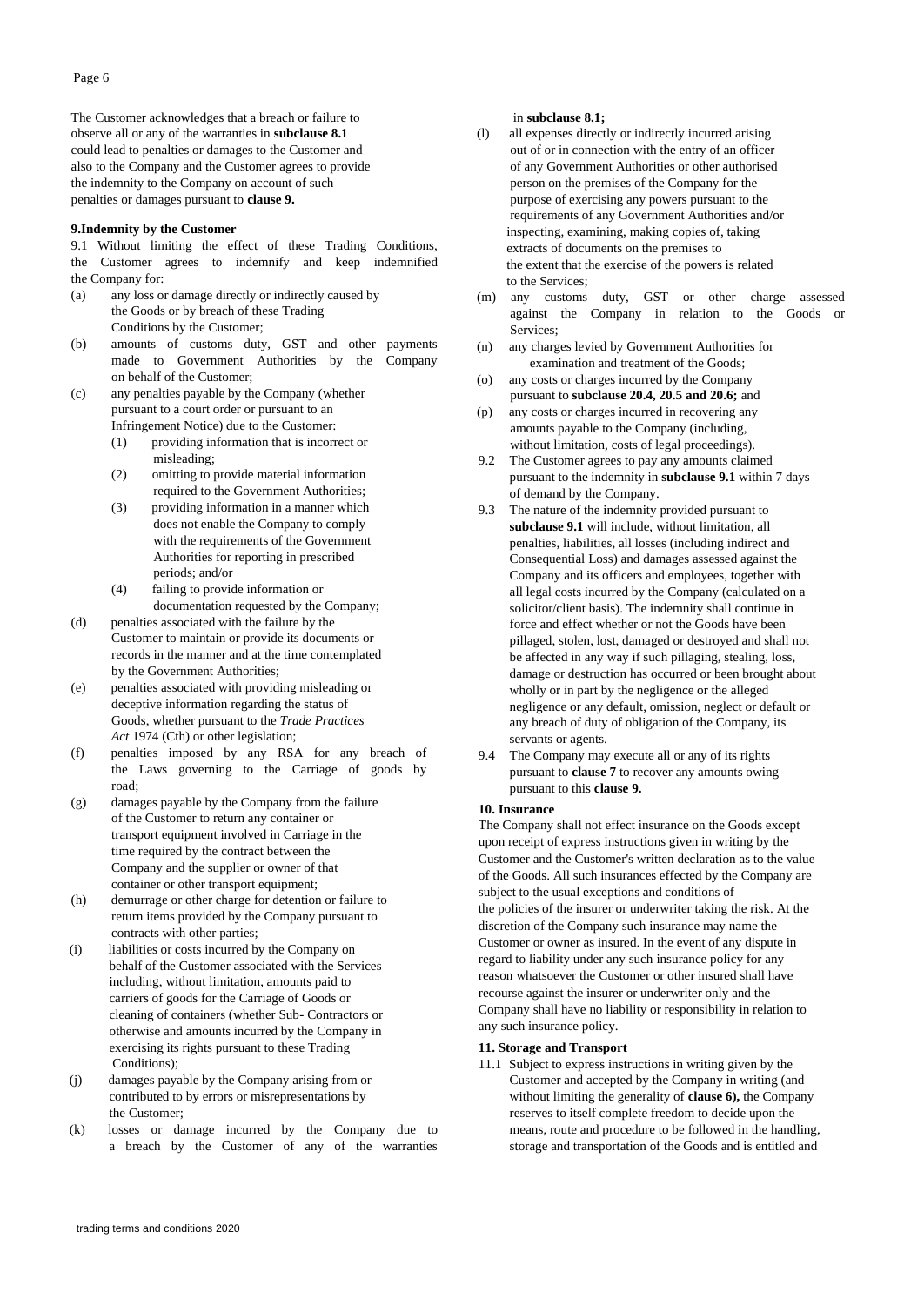authorised to engage Sub-contractors to perform all or any of the functions required of the Company upon such terms and conditions as the Company in its absolute discretion may deem appropriate.

- 11.2 The Customer agrees that:
	- (a) the value of the Goods shall not be declared or inserted in a Bill of Lading or a sea carriage document for the purpose of extending a ship or carrier's liability under the *Carriage of Goods by Sea Act* 1991 and *Carriage of Goods by Sea Regulations* 1998 except upon express instructions given by the Customer;
	- (b) in the case of Carriage by air, no option or declaration of value to increase air-carrier's liability under:
		- (1) Article 22 of Schedule 1A to the *Civil Aviation (Carrier's Liability) Act* 1959; or
		- (2) Article 22(2) of Schedule 1, 2, 4 or 5 to the *Civil Aviation (Carrier's Liability) Act* 1959;

will be made except on express instruction given in writing by the Customer;

- (c) in the case of Carriage by land, or any Carriage ancillary to the Carriage mentioned above and not expressly provided for under any contract within these Trading Conditions, under Convention or under any statute or Law, the Customer agrees that the value of the Goods shall not be declared or inserted into a contractual document or as part of the trading terms for the purpose of extending the forwarder or Carrier's liability under any circumstance except upon express conditions agreed to in writing by the Carrier or forwarder who expressly elect to waive that right;
- (d) in all other cases where there is a choice of charges by Carriers, warehousemen, stevedores or others according to the extent of the liability assumed by the Carriers, warehousemen, stevedores or others no declaration of value (where optional) will be made for the purpose of extending liability, and the Goods will be forwarded or dealt with at the Customer's risk for minimum charges, unless express instructions in writing to the contrary are given by the Customer;
- (e) the Company shall have no obligation to take any action in respect of any Goods that may be

recognisable as belonging to the Customer unless it has received suitable instructions relating to such Goods together with all necessary documents. In particular, the Company shall not be obliged to notify the Customer of the existence or whereabouts of the Goods or to examine them or to take any other steps for their identification, protection or preservation or for the preservation of any claim by the Customer or any other party against the Carrier, insurer or any third party; and (f) all Goods moved by air is subject to volumetric conversion on the basis of one kilo being the equivalent of six thousand cubic centimetres. Goods moved by other means are subject to volumetric conversion on the basis of relevant industry standards or as modified by the Carrier's standard trading conditions.

## **12. Perishable, Non-deliverable, Uncollected, Hazardous and Damaged Goods**

- 12.1 Where the Goods are perishable and are not taken up immediately upon arrival or are insufficiently or incorrectly addressed or marked or otherwise not identifiable, they may be sold or otherwise disposed of with or without notice to the Customer, consignor, owner or consignee of the Goods and payment or tender of the net proceeds of any sale after deduction of all costs, expenses and charges incurred by the Company in effecting such sale or disposal shall be equivalent to delivery.
- 12.2 Where the Goods are non-perishable and cannot be delivered either because they are insufficiently or incorrectly addressed or marked or otherwise not identifiable or because they are uncollected or not accepted by the consignee they may be sold or returned at the Company's option at any time after the expiration of 21 days from a notice in writing sent to the Customer at the address which the Customer gave to the Company on delivery of the Goods. All costs, charges and expenses incurred by the Company and arising in connection with the storage, sale or return of the Goods shall be paid by the Customer and may be deducted from the proceeds of the sale of the Goods. A communication from the Company or its agent to the effect that the Goods cannot be delivered for any reason shall be conclusive evidence of that fact.
- 12.3 Where the Goods are stored by the Company for the Customer and they are uncollected for whatever reason they may be sold or returned at the Company's option at any time after the expiration of 21 days from a notice in writing sent to the Customer at the address which the Customer gave to the Company on delivery of the Goods. All costs, charges and expenses incurred by the Company and arising in connection with the storage, sale or return of the Goods shall be paid by the Customer and may be deducted from the proceeds of the sale of the Goods. A communication from the Company or its agent to the effect that the Goods cannot be delivered for any reason shall be conclusive evidence of that fact.
- 12.4 In respect of **subclauses 12.1, 12.2 and 12.3** above, the Company sells or otherwise disposes of such Goods as principal and not as agent and is not trustee of the power of sale.
- 12.5 In the event that any sale of Goods pursuant to **subclauses 12.1, 12.2 and 12.3** does not provide sufficient proceeds to discharge all liability of the Customer to the Company, the Company acknowledges that it is not released from the remainder of the liability to the Company merely by sale of the Goods.

#### **13. Destruction of Dangerous Goods**

In the event that the Goods are found to be Dangerous Goods they may be destroyed or otherwise dealt with at the sole discretion of the Company or any other person in whose custody they may be at the relevant time. If such Goods are accepted under arrangements previously made in writing they may nevertheless be destroyed or otherwise dealt with if they become dangerous to other goods or property. The expression "goods likely to cause damage" includes goods likely to harbour or encourage vermin or other pests and all such goods as fall within the definition of hazardous and dangerous goods in the legislation governing carriage by rail in the States and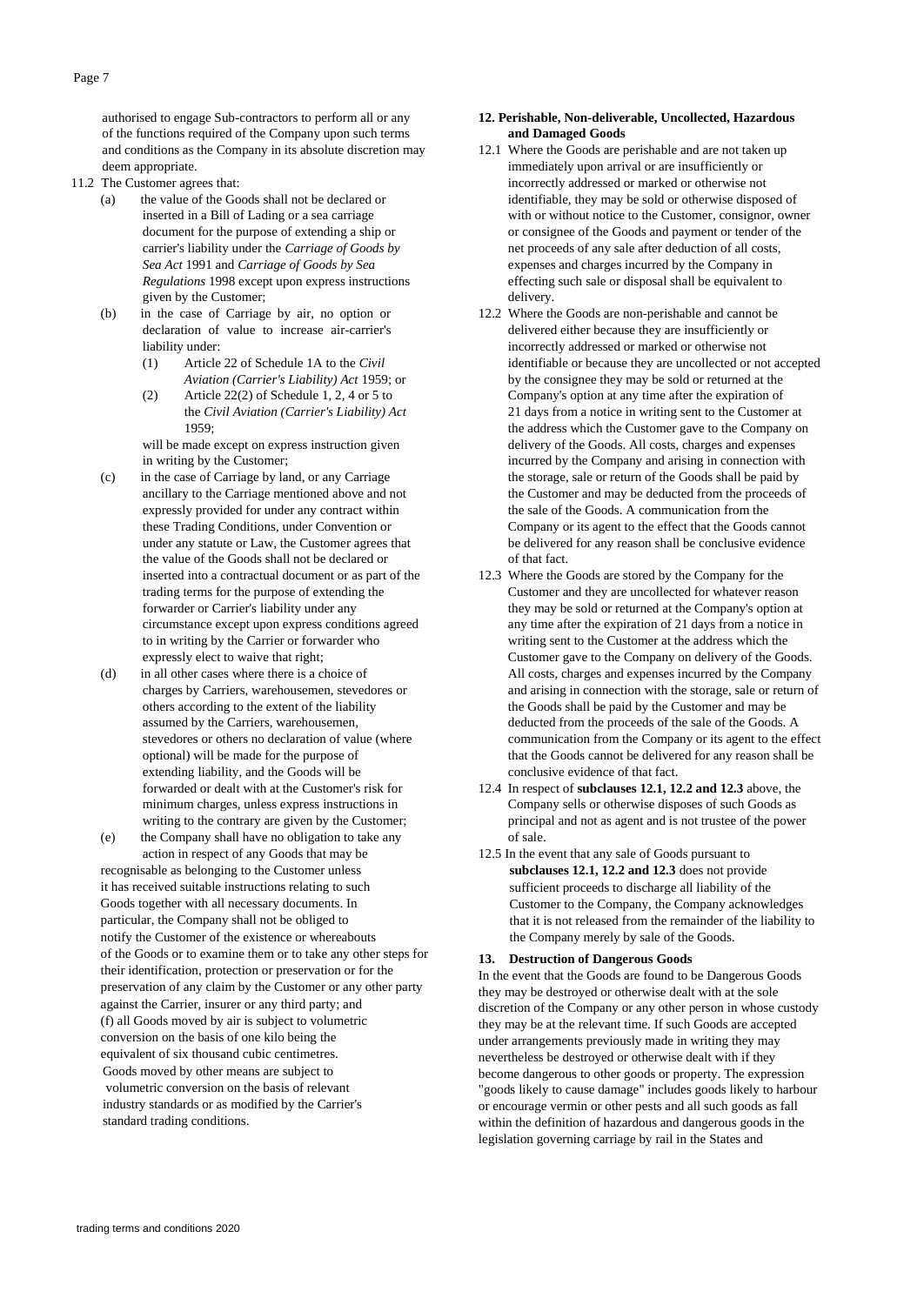Territories of Australia.

#### **14. Inspection**

The Company may without liability open any package or other container which the Goods are placed or carried to inspect the Goods either to determine their nature or condition or to determine their ownership or destination.

#### **15. Delivery**

- 15.1 The Company is authorised to deliver the Goods at the address given to it by the Customer.
- 15.2 The Company is deemed to have satisfied its delivery obligations under the Service Agreement if the Company delivers the Goods to the address given by the Customer and obtains from a person at that address a receipt or signed delivery docket.
- 15.3 In the even of the consignee refusing to take delivery, or not being about to take delivery of the Goods, or the Goods being unable to be delivered for any other reason, the Company is authorised to at the Company's absolute discretion and at the Customer's sole expense and risk and without liability to the Company, deal with the Goods as the Company thinks fit including storing or disposing of the Goods or returning them to the Customer or the person entitled to collect the Goods.

## **16. Railway Declaration**

The Company shall be under no obligation to make any declaration to, or to seek any special protection or cover from, the Department of Railways, railways authority or provider of railways in any State or any airline or road transport authority in respect of any Goods falling within the definition of that body:

(a) of dangerous or hazardous goods; or

(b) of goods liable to be stored in the open,

unless written instructions to that effect are given to the Company by the Customer.

#### **17. Pillaged Goods**

If the Goods are landed from any vessel in a damaged or pillaged condition and an examination might be held or other action taken by the Company in respect thereof, no responsibility attaches to the Company for any failure to hold such examination or take such other action unless the Company has been given sufficient notice to enable it to arrange for such examination or for the taking of such other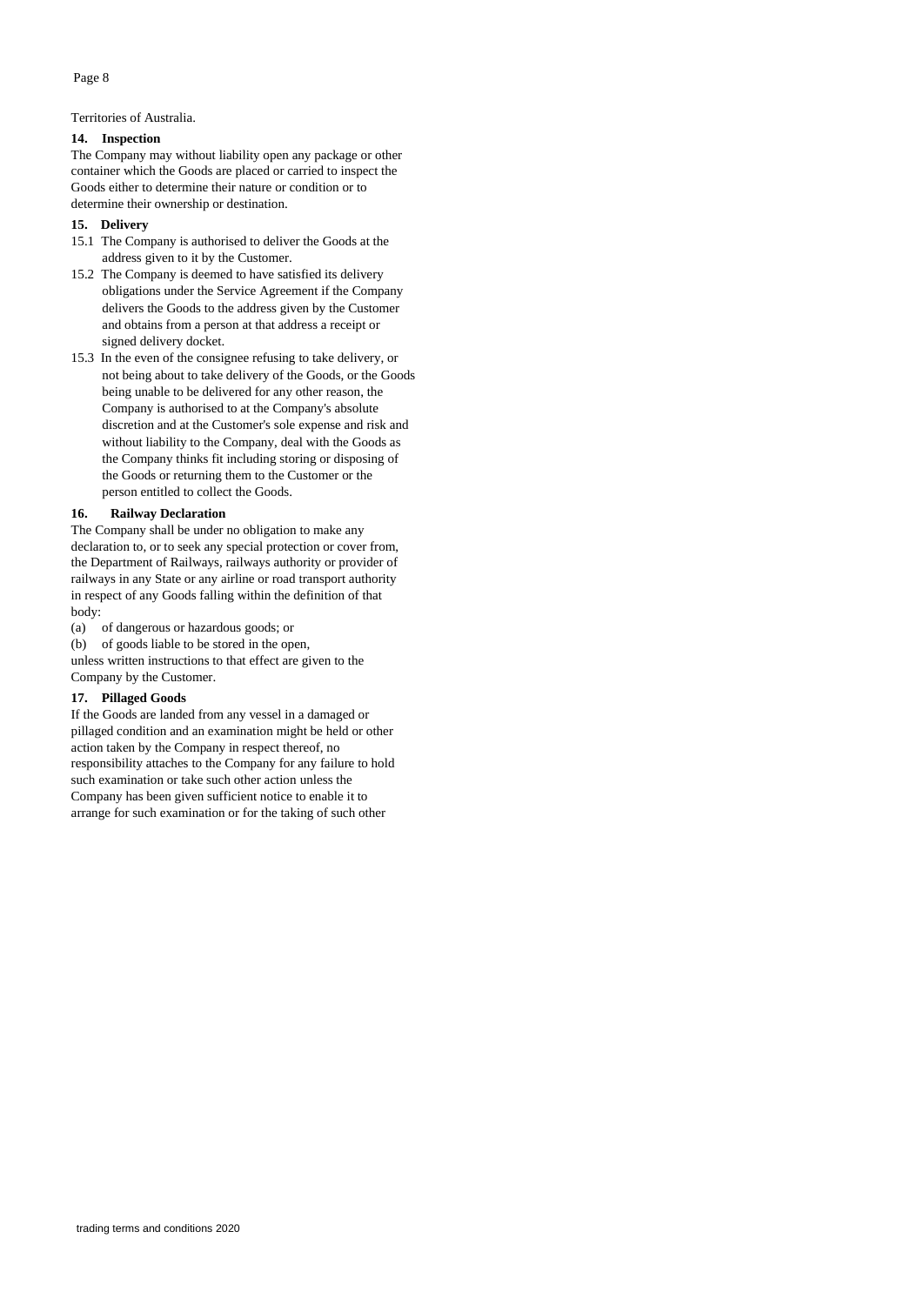action as the case may be.

## **18. Storage of Goods pending delivery**

- 18.1 Without limiting the effect of **clause 11,** pending forwarding and delivery, the Goods may be warehoused or otherwise held at any place or places at the sole discretion of the Company at the Customer's risk and expense.
- 18.2 In circumstances were the Company stores the Goods, the Company may, by notice in writing, require that the Customer remove the Goods for any reason whatsoever within 7 days from receipt of a notice delivered to the address which the Customer gave to the Company on delivery of the Goods. If the Customer fails to do so, the Company may remove the Goods and store them in such a manner and in such a place as the Company thinks appropriate at the Customer's expense and risk.

#### **19. COD Goods**

The Company may in its absolute discretion refuse instructions to collect on delivery (COD) in cash or otherwise. Where the Company does accept such instructions its only obligation to the Customer is to use reasonable diligence and care in such collection. **THE COMPANY IS NOT LIABLE FOR ANY LOSS OR DAMAGE ARISING FROM SUCH INSTRUCTIONS OR SUCH COLLECTION WHETHER CAUSED BY NEGLIGENCE OR OTHERWISE.**

#### **20. Limitation of Liability, Force Majeure and Indemnity from Liability to Third Parties**

- 20.1 Without limiting the effect of **clause 9,** to the full extent permitted by law, the Company its servants and agents shall not be responsible for loss or damage of any kind whatsoever arising out of the provision of its Services to the Customer (whether caused by negligence or wilful default by the Company its servants or agents) and the Customer agrees to indemnify the Company in respect of any claims made by Sub-contractors or third parties concerning the provision of Services by the Company and the following matters are expressly covered by this limitation of liability:
	- (a) any liability to pay amounts to Government Authorities (including, without limitation, customs duty or GST) that would not have otherwise been payable or any penalties (including penalties imposed directly on the Company, its servants or agents as a result of their reliance on incorrect information provided by the Customer, consignor or consignee of the Goods, or their respective agents whether imposed by court or Infringement Notice);
	- (b) any liability concerning the making of any statement, forecast, information or giving advice in relation to the liability of the Customer to pay any amounts owing to any Government Authorities;
	- (c) any liability in respect of the loss, misdelivery, deterioration, non-delivery, contamination, evaporation or damage to the Goods or consequential loss arising therefrom however caused;
	- (d) any loss or depreciation of market value attributable to delay in forwarding the Goods or failure to carry out instructions of the Customer;
	- (e) loss, damage, expense or additional cost arising from or in any way connected with marks or brands on, weight, numbers, content, quality,

description of the Goods;

- (f) loss or damage resulting from fire, water, explosion or theft;
- (g) loss, damage or delay occasioned by examination of the Goods by any of the Government Authorities:
- (h) loss, damage or delay occasioned by treatment of the Goods by any of the Government Authorities (including without limitation, any fumigation or decontamination or other treatment by DOA);
- (i) any costs incurred by the Company on behalf of the Customer to any other person in relation to the Carriage of the Goods; and
- (j) loss, damage or delay occasioned by delay in the Carriage of the Goods or handling of the Goods in the course of the Carriage of the Goods.
- 20.2 The Customer undertakes and warrants that neither it, nor any other party that has an interest in the Goods or Services, shall bring any claims against any party that has provided all or any part of the Services (including any Sub-contractor, principal, employer, employee, nominee or agent of the Company) and where any such claims are made by the Customer or any other interested party, the Customer undertakes to indemnify all parties against whom the claims are made (including the Company) against any loss and damage that may be suffered as a result of such claims.
- 20.3 The Company shall not be liable in any event for any Consequential Loss whether or not the Company had knowledge that such damage might be incurred.
- 20.4 The Company and Customer acknowledge that Goods moving by airfreight are subject to the applicable Airfreight Convention. The Customer's recovery of loss or damage, if any, is against the airline carrier and is limited in accordance with the Airfreight Convention or any other Conventions that may be applicable. In the event of any loss or damage suffered by the Customer whilst the Goods are in the possession of the airline carrier, the Company will seek to recover on behalf of the Customer from the principal airline carrier amounts payable under the aforementioned Conventions as they are applicable. The Customer will indemnify, defend and hold the Company harmless against any claims for loss or damage to their Goods incurred whilst they were in the possession of the airline carrier.
- 20.5 The Company and Customer acknowledge that Goods moving by seafreight are subject to the applicable international treaties including the Hague Rules. The Customer's right to recovery of loss or damage, if any, is against the seafreight Carrier and is limited in accordance with the Hague Rules or any other Conventions that may be applicable. In the event of any loss or damage suffered by the Customer whilst the Goods are in the possession of the seafreight Carrier, the Company will seek to recover on behalf of the Customer from the carrier amounts payable by the Hague Rules as they are applicable. The Customer will indemnify, defend and hold the Company harmless against any claims for loss or